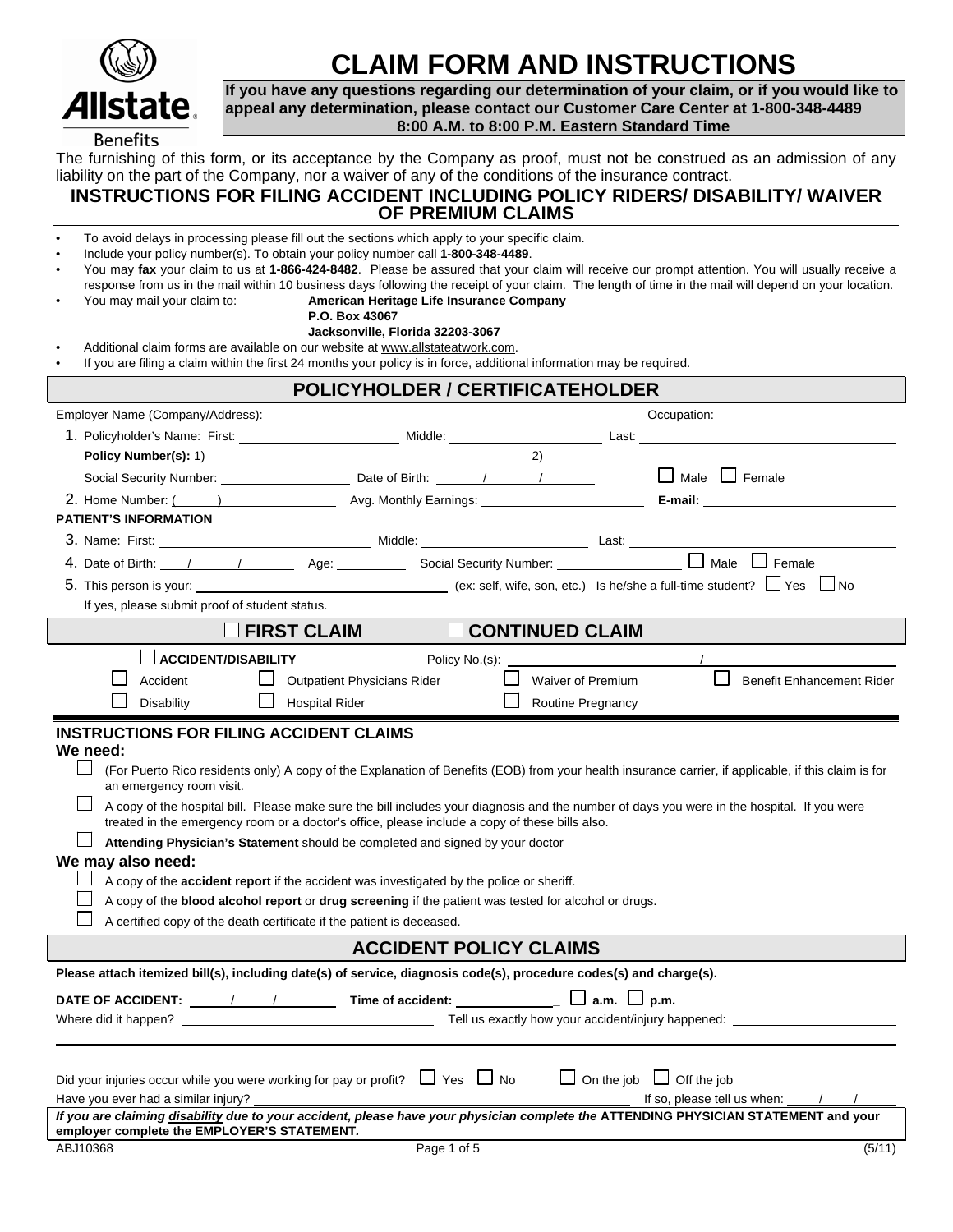# **ASSIGNMENT OF BENEFITS FOR ACCIDENT COVERAGE (n/a in New Hampshire)**

| I request that American Heritage Life Insurance Company send benefits to someone other than me. Please send benefits available to the name and<br>address shown below:                                                                                                                                                                                                                                                                                                                                                                                                                                                                              |                                               |           |                                                                  |                           |
|-----------------------------------------------------------------------------------------------------------------------------------------------------------------------------------------------------------------------------------------------------------------------------------------------------------------------------------------------------------------------------------------------------------------------------------------------------------------------------------------------------------------------------------------------------------------------------------------------------------------------------------------------------|-----------------------------------------------|-----------|------------------------------------------------------------------|---------------------------|
| Name                                                                                                                                                                                                                                                                                                                                                                                                                                                                                                                                                                                                                                                |                                               | Address   |                                                                  |                           |
| Provider's Tax Identification Number                                                                                                                                                                                                                                                                                                                                                                                                                                                                                                                                                                                                                |                                               | City      | State                                                            | Zip                       |
| Relationship                                                                                                                                                                                                                                                                                                                                                                                                                                                                                                                                                                                                                                        |                                               |           |                                                                  |                           |
| Signature of Policy Owner                                                                                                                                                                                                                                                                                                                                                                                                                                                                                                                                                                                                                           |                                               |           | Date                                                             |                           |
| INSTRUCTIONS FOR FILING FIRST CLAIM FOR DISABILITY (due to Accident or Sickness) AND WAIVER OF PREMIUM: We need:<br>Attending Physician's Statement should be completed and signed by your doctor.<br>Employer's Statement should be completed, including your monthly salary and pre-tax information, and signed by your employer. If you are<br>self-employed, also send us a copy of your current business license and your most recent quarterly tax records. Additional information may be<br>required.<br>Please submit a copy of your payment statement with this form. Please have your treating physician complete the ATTENDING PHYSICIAN |                                               |           |                                                                  |                           |
| STATEMENT and your employer complete the EMPLOYER'S STATEMENT.                                                                                                                                                                                                                                                                                                                                                                                                                                                                                                                                                                                      |                                               |           |                                                                  |                           |
| DISABILITY AND WAIVER OF PREMIUM CLAIMS (POLICYHOLDER / CERTIFICATEHOLDER)                                                                                                                                                                                                                                                                                                                                                                                                                                                                                                                                                                          |                                               |           |                                                                  |                           |
| INJURY OR ILLNESS YOU ARE CLAIMING:<br>If you are claiming an injury, did your injury occur at work?                                                                                                                                                                                                                                                                                                                                                                                                                                                                                                                                                | $\Box$ Yes<br>$\Box$ No                       |           |                                                                  |                           |
| List all physicians seen in the past five (5) years:<br>Name<br>Address                                                                                                                                                                                                                                                                                                                                                                                                                                                                                                                                                                             | Phone                                         | Specialty | <b>Dates Consulted</b>                                           | <b>Reason for Consult</b> |
| List all hospital confinements in the past five (5) years:<br>Name<br>Address                                                                                                                                                                                                                                                                                                                                                                                                                                                                                                                                                                       | From/To                                       |           | <b>Reason Confined</b>                                           |                           |
| List all pharmacies used in the past five (5) years: (include address and phone number)                                                                                                                                                                                                                                                                                                                                                                                                                                                                                                                                                             |                                               |           |                                                                  |                           |
| I have been unable to work since: _____<br>Describe why you are unable to work:                                                                                                                                                                                                                                                                                                                                                                                                                                                                                                                                                                     |                                               |           | I returned to work on a $\Box$ part-time $\Box$ full-time basis: |                           |
| Are you receiving Disability Benefits (Salary Continuation, Sick Pay, Social Security Disability Income, or Workers' Compensation) from any other<br>source? If "yes," from whom?                                                                                                                                                                                                                                                                                                                                                                                                                                                                   |                                               |           |                                                                  |                           |
| Expected Recovery Period is 6 weeks for vaginal delivery, or 8 weeks for C-Section.                                                                                                                                                                                                                                                                                                                                                                                                                                                                                                                                                                 | <b>DISABILITY CLAIM FOR ROUTINE PREGNANCY</b> |           |                                                                  |                           |
| If disabled due to complications of pregnancy, before or after delivery, please complete Policyholder, Attending Physician's Statement, and                                                                                                                                                                                                                                                                                                                                                                                                                                                                                                         | <b>Employer's Statement sections.</b>         |           |                                                                  |                           |
|                                                                                                                                                                                                                                                                                                                                                                                                                                                                                                                                                                                                                                                     |                                               |           |                                                                  |                           |
|                                                                                                                                                                                                                                                                                                                                                                                                                                                                                                                                                                                                                                                     |                                               |           |                                                                  |                           |
|                                                                                                                                                                                                                                                                                                                                                                                                                                                                                                                                                                                                                                                     |                                               |           |                                                                  |                           |

| . | $\sim$<br>av. |  |
|---|---------------|--|
|   |               |  |

Treating Physician's Signature: <u>Date: Matematic Physiciants Signature:</u> Date: Matematic Physician's Signature: Date: Date: Date: Date: Date: Date: Date: Date: Date: Date: Date: Date: Date: Date: Date: Date: Date: Date: Da

| Referring<br>Phone No<br>Physician: |     |  |  |
|-------------------------------------|-----|--|--|
|                                     | . . |  |  |

Mailing Address: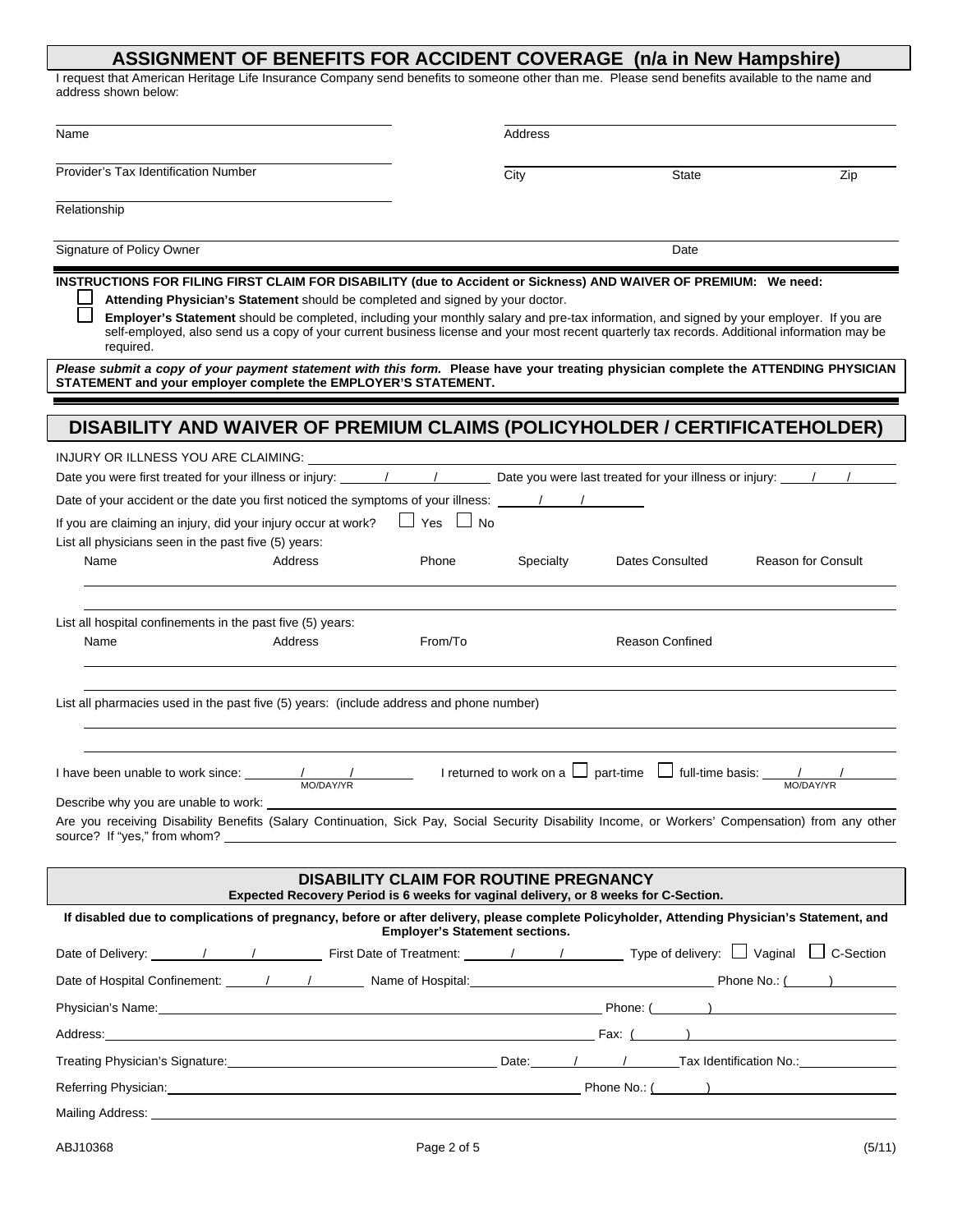## **ATTENDING PHYSICIAN'S STATEMENT (PHYSICIAN)**

|     | Policy Number: Value of the Contract of the Contract of the Contract of the Contract of the Contract of the Contract of the Contract of the Contract of the Contract of the Contract of the Contract of the Contract of the Co<br>Patient's Name: <u>contract the contract of the contract of the contract of the contract of the contract of the contract of the contract of the contract of the contract of the contract of the contract of the contract of the </u>                                                                                                                                                                                                                                                                                                                                          |
|-----|-----------------------------------------------------------------------------------------------------------------------------------------------------------------------------------------------------------------------------------------------------------------------------------------------------------------------------------------------------------------------------------------------------------------------------------------------------------------------------------------------------------------------------------------------------------------------------------------------------------------------------------------------------------------------------------------------------------------------------------------------------------------------------------------------------------------|
| 1.  |                                                                                                                                                                                                                                                                                                                                                                                                                                                                                                                                                                                                                                                                                                                                                                                                                 |
| 2.  | If condition is due to pregnancy, what is expected delivery date? Date $\frac{1}{\text{MO}/\text{DA}Y/\text{TR}}$                                                                                                                                                                                                                                                                                                                                                                                                                                                                                                                                                                                                                                                                                               |
| 3.  | When did symptoms first appear or accident happen? Date $\frac{1}{\text{MO}\text{DAY/R}}$                                                                                                                                                                                                                                                                                                                                                                                                                                                                                                                                                                                                                                                                                                                       |
| 4.  | When did patient first consult you for this condition? Date $\frac{1}{\text{MODAY/NR}}$                                                                                                                                                                                                                                                                                                                                                                                                                                                                                                                                                                                                                                                                                                                         |
| 5.  | Has patient ever had same or similar condition? (If "yes," state when and describe.) $\Box$ Yes $\Box$ No                                                                                                                                                                                                                                                                                                                                                                                                                                                                                                                                                                                                                                                                                                       |
| 6.  | Describe any other diseases or infirmity affecting present condition. Letter and the conditional condition of the condition of the condition of the condition of the condition of the condition of the condition of the condit                                                                                                                                                                                                                                                                                                                                                                                                                                                                                                                                                                                  |
| 7.  | Nature of surgical or obstetrical procedure, if any (describe fully). Nature and the state of surgical or obstetrical procedure, if any (describe fully).                                                                                                                                                                                                                                                                                                                                                                                                                                                                                                                                                                                                                                                       |
| 8.  |                                                                                                                                                                                                                                                                                                                                                                                                                                                                                                                                                                                                                                                                                                                                                                                                                 |
| 9a. | What specific job duties is patient unable to perform?<br>The material contract of the state of the state of the state of the state of the state of the state of the state of the state of the state of the state of the state o                                                                                                                                                                                                                                                                                                                                                                                                                                                                                                                                                                                |
| 9b. | Specific RESTRICTIONS (What the patient should not do and why). Please quantify in hours, weight, etc.                                                                                                                                                                                                                                                                                                                                                                                                                                                                                                                                                                                                                                                                                                          |
| 9c. | Specific LIMITATIONS (What the patient cannot do and why).<br>Specific LIMITATIONS (What the patient cannot do and why).<br>2014                                                                                                                                                                                                                                                                                                                                                                                                                                                                                                                                                                                                                                                                                |
|     |                                                                                                                                                                                                                                                                                                                                                                                                                                                                                                                                                                                                                                                                                                                                                                                                                 |
|     |                                                                                                                                                                                                                                                                                                                                                                                                                                                                                                                                                                                                                                                                                                                                                                                                                 |
|     | Is patient: $\Box$ ambulatory $\Box$ bed confined $\Box$ house confined $\Box$ other                                                                                                                                                                                                                                                                                                                                                                                                                                                                                                                                                                                                                                                                                                                            |
|     | 13. If patient is hospitalized, give name and address of hospital.                                                                                                                                                                                                                                                                                                                                                                                                                                                                                                                                                                                                                                                                                                                                              |
|     | Hospital: State: State: State: State: State: State: State: State: State: State: State: State: State: State: State: State: State: State: State: State: State: State: State: State: State: State: State: State: State: State: St                                                                                                                                                                                                                                                                                                                                                                                                                                                                                                                                                                                  |
|     | 14a. Date admitted: $\frac{1}{\frac{1}{1-\frac{1}{1-\frac{1}{1-\frac{1}{1-\frac{1}{1-\frac{1}{1-\frac{1}{1-\frac{1}{1-\frac{1}{1-\frac{1}{1-\frac{1}{1-\frac{1}{1-\frac{1}{1-\frac{1}{1-\frac{1}{1-\frac{1}{1-\frac{1}{1-\frac{1}{1-\frac{1}{1-\frac{1}{1-\frac{1}{1-\frac{1}{1-\frac{1}{1-\frac{1}{1-\frac{1}{1-\frac{1}{1-\frac{1}{1-\frac{1}{1-\frac{1}{1-\frac{1}{1-\frac{1}{1-\frac{1}{1-\frac{$<br>Date discharged: $\frac{1}{\frac{1}{1-\frac{1}{1-\frac{1}{1-\frac{1}{1-\frac{1}{1-\frac{1}{1-\frac{1}{1-\frac{1}{1-\frac{1}{1-\frac{1}{1-\frac{1}{1-\frac{1}{1-\frac{1}{1-\frac{1}{1-\frac{1}{1-\frac{1}{1-\frac{1}{1-\frac{1}{1-\frac{1}{1-\frac{1}{1-\frac{1}{1-\frac{1}{1-\frac{1}{1-\frac{1}{1-\frac{1}{1-\frac{1}{1-\frac{1}{1-\frac{1}{1-\frac{1}{1-\frac{1}{1-\frac{1}{1-\frac{1}{1-\frac{1}{1$ |
|     | 14b. When do you expect patient to resume partial duties? $\frac{1}{\text{MODAY/NR}}$                                                                                                                                                                                                                                                                                                                                                                                                                                                                                                                                                                                                                                                                                                                           |
|     | 14c. If patient is unemployed or retired, on what date would you expect a person of like age, gender and good health to resume his/her normal and<br>If paners is above, $\frac{1}{\sqrt{1-\frac{1}{1-\frac{1}{1-\frac{1}{1-\frac{1}{1-\frac{1}{1-\frac{1}{1-\frac{1}{1-\frac{1}{1-\frac{1}{1-\frac{1}{1-\frac{1}{1-\frac{1}{1-\frac{1}{1-\frac{1}{1-\frac{1}{1-\frac{1}{1-\frac{1}{1-\frac{1}{1-\frac{1}{1-\frac{1}{1-\frac{1}{1-\frac{1}{1-\frac{1}{1-\frac{1}{1-\frac{1}{1-\frac{1}{1-\frac{1}{1-\frac{1}{1-\frac{1}{1-\frac{1}{1-\frac{1}{1-\frac{1}{$                                                                                                                                                                                                                                                      |
|     | 15. Is condition due to injury or sickness arising out of patient's employment? $\Box$ Yes $\Box$ No                                                                                                                                                                                                                                                                                                                                                                                                                                                                                                                                                                                                                                                                                                            |
|     | 16. If "yes," explain.                                                                                                                                                                                                                                                                                                                                                                                                                                                                                                                                                                                                                                                                                                                                                                                          |
|     |                                                                                                                                                                                                                                                                                                                                                                                                                                                                                                                                                                                                                                                                                                                                                                                                                 |
|     |                                                                                                                                                                                                                                                                                                                                                                                                                                                                                                                                                                                                                                                                                                                                                                                                                 |
|     |                                                                                                                                                                                                                                                                                                                                                                                                                                                                                                                                                                                                                                                                                                                                                                                                                 |
|     |                                                                                                                                                                                                                                                                                                                                                                                                                                                                                                                                                                                                                                                                                                                                                                                                                 |
|     | <b>PHYSICIAN VERIFICATION</b>                                                                                                                                                                                                                                                                                                                                                                                                                                                                                                                                                                                                                                                                                                                                                                                   |
|     | Date: $\qquad \qquad$<br>$\frac{1}{100}$ MO/DAY/YR                                                                                                                                                                                                                                                                                                                                                                                                                                                                                                                                                                                                                                                                                                                                                              |
|     |                                                                                                                                                                                                                                                                                                                                                                                                                                                                                                                                                                                                                                                                                                                                                                                                                 |
|     |                                                                                                                                                                                                                                                                                                                                                                                                                                                                                                                                                                                                                                                                                                                                                                                                                 |
|     |                                                                                                                                                                                                                                                                                                                                                                                                                                                                                                                                                                                                                                                                                                                                                                                                                 |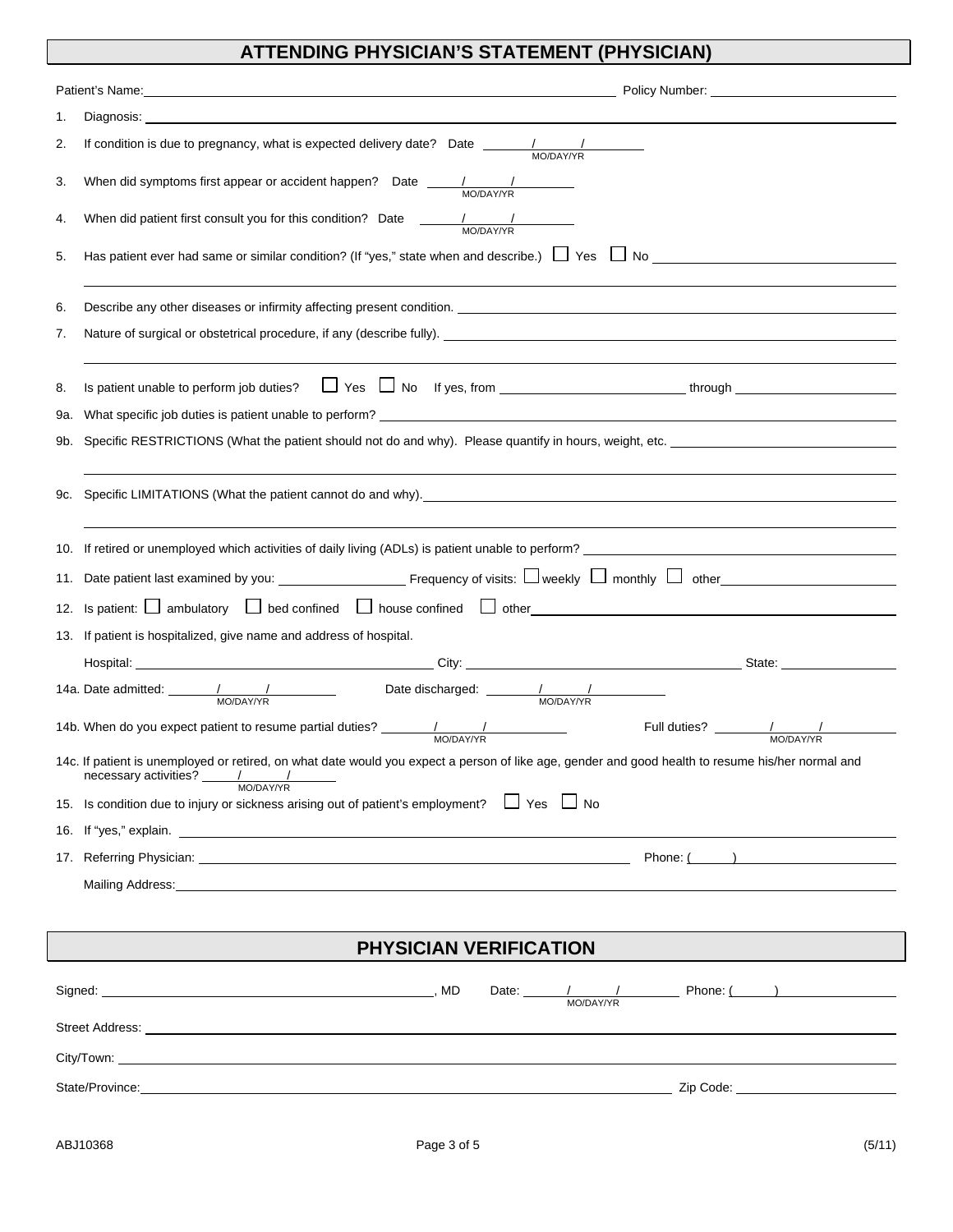### **EMPLOYER'S STATEMENT**

|                                                                                                                                                                                                                                                                                                                                                                                                                                                                                                                                                                                                                                                                                                                                                                                                                                                                                                                                                                                                                        | Remember, it is a crime to fill out this form with facts you know are false or to leave out facts you know are relevant and important. Check to<br>be sure that all information is correct before signing. Please refer to page 2 for notices specific to your state. |  |  |  |
|------------------------------------------------------------------------------------------------------------------------------------------------------------------------------------------------------------------------------------------------------------------------------------------------------------------------------------------------------------------------------------------------------------------------------------------------------------------------------------------------------------------------------------------------------------------------------------------------------------------------------------------------------------------------------------------------------------------------------------------------------------------------------------------------------------------------------------------------------------------------------------------------------------------------------------------------------------------------------------------------------------------------|-----------------------------------------------------------------------------------------------------------------------------------------------------------------------------------------------------------------------------------------------------------------------|--|--|--|
| Policy Number: Name of the Contract of the Contract of the Contract of the Contract of the Contract of the Contract of the Contract of the Contract of the Contract of the Contract of the Contract of the Contract of the Con                                                                                                                                                                                                                                                                                                                                                                                                                                                                                                                                                                                                                                                                                                                                                                                         |                                                                                                                                                                                                                                                                       |  |  |  |
| 1.                                                                                                                                                                                                                                                                                                                                                                                                                                                                                                                                                                                                                                                                                                                                                                                                                                                                                                                                                                                                                     |                                                                                                                                                                                                                                                                       |  |  |  |
| 2.                                                                                                                                                                                                                                                                                                                                                                                                                                                                                                                                                                                                                                                                                                                                                                                                                                                                                                                                                                                                                     | Did insured work light duty or part-time? $\Box$ Yes $\Box$ No If yes, give dates $\Box$ All examples and the substitution of the set of the set of the set of the set of the set of the set of the set of the set of the set of the                                  |  |  |  |
| 3.                                                                                                                                                                                                                                                                                                                                                                                                                                                                                                                                                                                                                                                                                                                                                                                                                                                                                                                                                                                                                     | Prior to inability to work, he/she worked _________________________ hours per week and is considered $\Box$ exempt or $\Box$ non-exempt.                                                                                                                              |  |  |  |
| 4.                                                                                                                                                                                                                                                                                                                                                                                                                                                                                                                                                                                                                                                                                                                                                                                                                                                                                                                                                                                                                     |                                                                                                                                                                                                                                                                       |  |  |  |
| 5.                                                                                                                                                                                                                                                                                                                                                                                                                                                                                                                                                                                                                                                                                                                                                                                                                                                                                                                                                                                                                     | Is this a Workers' Compensation case? $\Box$ Yes $\Box$ No Date Workers' Compensation benefits began $\frac{1}{\text{MO}/\text{DA}Y/\text{NR}}$                                                                                                                       |  |  |  |
|                                                                                                                                                                                                                                                                                                                                                                                                                                                                                                                                                                                                                                                                                                                                                                                                                                                                                                                                                                                                                        | Name of Workers' Compensation Company Letter and Company Letter and Company Company of Workers' Company Letter                                                                                                                                                        |  |  |  |
| 6.                                                                                                                                                                                                                                                                                                                                                                                                                                                                                                                                                                                                                                                                                                                                                                                                                                                                                                                                                                                                                     | Section 125: Were the premiums for our disability income policy paid with pre-tax dollars under a Section 125 Plan? $\Box$ Yes $\Box$ No                                                                                                                              |  |  |  |
| 7.                                                                                                                                                                                                                                                                                                                                                                                                                                                                                                                                                                                                                                                                                                                                                                                                                                                                                                                                                                                                                     | Is the employee receiving or has he/she received continued pay? $\Box$ Yes $\Box$ No<br>If yes, please complete the following:                                                                                                                                        |  |  |  |
|                                                                                                                                                                                                                                                                                                                                                                                                                                                                                                                                                                                                                                                                                                                                                                                                                                                                                                                                                                                                                        | Pay Period<br>Source of Income<br>Amount                                                                                                                                                                                                                              |  |  |  |
|                                                                                                                                                                                                                                                                                                                                                                                                                                                                                                                                                                                                                                                                                                                                                                                                                                                                                                                                                                                                                        | To<br>From                                                                                                                                                                                                                                                            |  |  |  |
|                                                                                                                                                                                                                                                                                                                                                                                                                                                                                                                                                                                                                                                                                                                                                                                                                                                                                                                                                                                                                        |                                                                                                                                                                                                                                                                       |  |  |  |
|                                                                                                                                                                                                                                                                                                                                                                                                                                                                                                                                                                                                                                                                                                                                                                                                                                                                                                                                                                                                                        |                                                                                                                                                                                                                                                                       |  |  |  |
| 8.                                                                                                                                                                                                                                                                                                                                                                                                                                                                                                                                                                                                                                                                                                                                                                                                                                                                                                                                                                                                                     |                                                                                                                                                                                                                                                                       |  |  |  |
| 9.                                                                                                                                                                                                                                                                                                                                                                                                                                                                                                                                                                                                                                                                                                                                                                                                                                                                                                                                                                                                                     |                                                                                                                                                                                                                                                                       |  |  |  |
|                                                                                                                                                                                                                                                                                                                                                                                                                                                                                                                                                                                                                                                                                                                                                                                                                                                                                                                                                                                                                        | Date: $\frac{1}{MOPAY/TR}$                                                                                                                                                                                                                                            |  |  |  |
|                                                                                                                                                                                                                                                                                                                                                                                                                                                                                                                                                                                                                                                                                                                                                                                                                                                                                                                                                                                                                        |                                                                                                                                                                                                                                                                       |  |  |  |
|                                                                                                                                                                                                                                                                                                                                                                                                                                                                                                                                                                                                                                                                                                                                                                                                                                                                                                                                                                                                                        |                                                                                                                                                                                                                                                                       |  |  |  |
|                                                                                                                                                                                                                                                                                                                                                                                                                                                                                                                                                                                                                                                                                                                                                                                                                                                                                                                                                                                                                        |                                                                                                                                                                                                                                                                       |  |  |  |
|                                                                                                                                                                                                                                                                                                                                                                                                                                                                                                                                                                                                                                                                                                                                                                                                                                                                                                                                                                                                                        | 12. Has employee returned to work? $\Box$ Yes $\Box$ No If yes, give date: $\frac{1}{\text{MO}/\text{DA}Y/\text{PR}}$                                                                                                                                                 |  |  |  |
|                                                                                                                                                                                                                                                                                                                                                                                                                                                                                                                                                                                                                                                                                                                                                                                                                                                                                                                                                                                                                        |                                                                                                                                                                                                                                                                       |  |  |  |
|                                                                                                                                                                                                                                                                                                                                                                                                                                                                                                                                                                                                                                                                                                                                                                                                                                                                                                                                                                                                                        |                                                                                                                                                                                                                                                                       |  |  |  |
| Important: To avoid delay, please sign authorization below.                                                                                                                                                                                                                                                                                                                                                                                                                                                                                                                                                                                                                                                                                                                                                                                                                                                                                                                                                            |                                                                                                                                                                                                                                                                       |  |  |  |
| 1. Section 125: Were the premiums for your disability income policy paid with pre-tax dollars under a Section 125 Plan? If Yes In No (if in<br>doubt, please ask your employer.)<br>I authorize any physician, medical practitioner, hospital, clinic or other medical facility, insurance company, the Medical Information Bureau or other                                                                                                                                                                                                                                                                                                                                                                                                                                                                                                                                                                                                                                                                            |                                                                                                                                                                                                                                                                       |  |  |  |
| organization, institution or person, that has records or knowledge of me or my health to give to American Heritage Life Insurance Company (AHL) its<br>subsidiaries or its reinsurers any information relating to my claim. A copy of this authorization is as valid as the original. This authorization applies to any<br>dependent on whom a claim is filed. This authorization is valid for a period of 24 months from the date signed. I understand that I may revoke this<br>authorization at any time by notifying AHL in writing of my desire to do so. I or my representative may receive a copy of this authorization by supplying<br>policy number(s) and Insured's name in a written request to the company. (In MAINE - I understand that revocation of this authorization may be a basis<br>for denying insurance benefits. Failure to sign an authorization statement may impair the ability of a regulated insurance agency to evaluate claims and<br>may be a basis for denying a claim for benefits.) |                                                                                                                                                                                                                                                                       |  |  |  |
|                                                                                                                                                                                                                                                                                                                                                                                                                                                                                                                                                                                                                                                                                                                                                                                                                                                                                                                                                                                                                        | Sign here: <u>____________</u><br>Claimant                                                                                                                                                                                                                            |  |  |  |
|                                                                                                                                                                                                                                                                                                                                                                                                                                                                                                                                                                                                                                                                                                                                                                                                                                                                                                                                                                                                                        | City: ________________________State: ________ Zip: ___________Phone No:. (_____)___________<br>Mailing Address:____________                                                                                                                                           |  |  |  |